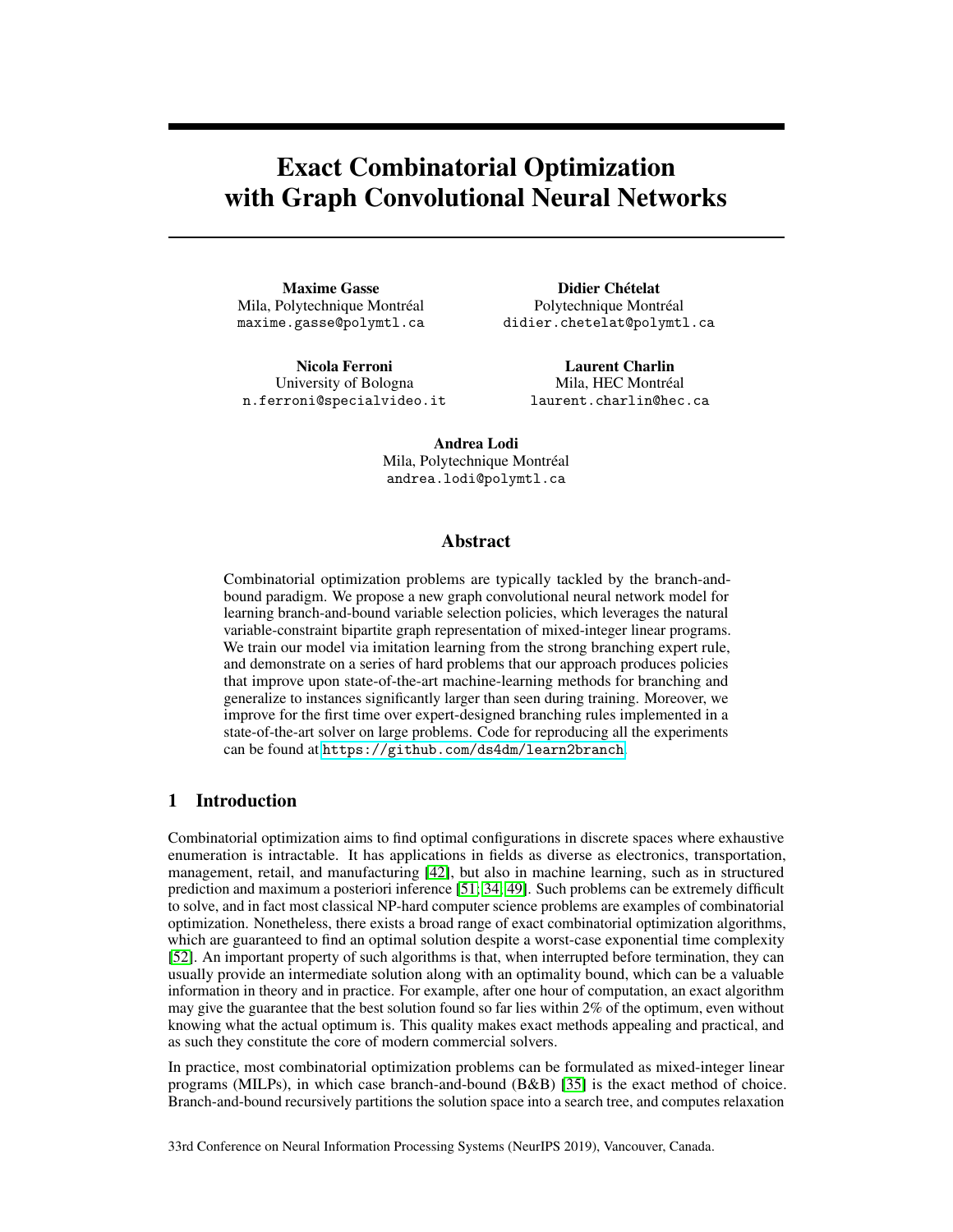bounds along the way to prune subtrees that provably cannot contain an optimal solution. This iterative process requires sequential decision-making, such as *node selection*: selecting the next node to evaluate, and *variable selection*: selecting the variable by which to partition the node's search space [41]. This decision process traditionally follows a series of hard-coded heuristics, carefully designed by experts to minimize the average solving time on a representative set of MILP instances [21]. However, in many contexts it is common to repeatedly solve similar combinatorial optimization problems, e.g., day-to-day production planning and lot-sizing problems [44], which may significantly differ from the set of instances on which B&B algorithms are typically evaluated. It is then appealing to use statistical learning for tuning B&B algorithms automatically for a desired class of problems. However, this line of work raises two challenges. First, it is not obvious how to encode the state of a MILP B&B decision process [4], especially since both search trees and integer linear programs can have a variable structure and size. Second, it is not clear how to formulate a model architecture that leads to rules which can generalize, at least to similar instances but also ideally to instances larger than seen during training.

In this work we propose to address the above challenges by using graph convolutional neural networks. More precisely, we focus on variable selection, also known as the *branching problem*, which lies at the core of the B&B paradigm yet is still not well theoretically understood [41], and adopt an imitation learning strategy to learn a fast approximation of *strong branching*, a high-quality but expensive branching rule. While such an idea is not new [30; 4; 24], we propose to address the learning problem in a novel way, through two contributions. First, we propose to encode the branching policies into a graph convolutional neural network (GCNN), which allows us to exploit the natural bipartite graph representation of MILP problems, thereby reducing the amount of manual feature engineering. Second, we approximate strong branching decisions by using behavioral cloning with a cross-entropy loss, a less difficult task than predicting strong branching scores [4] or rankings [30; 24]. We evaluate our approach on four classes of NP-hard problems, namely set covering, combinatorial auction, capacitated facility location and maximum independent set. We compare against the previously proposed approaches of Khalil et al. [30], Alvarez et al. [4] and Hansknecht et al. [24], as well as against the default hybrid branching rule in SCIP [20], a modern open-source solver. The results show that our choice of model, state encoding, and training procedure leads to policies that can offer a substantial improvement over traditional branching rules, and generalize well to larger instances than those used in training.

In Section 2, we review the broader literature of works that use statistical learning for branching. In Section 3, we formally introduce the B&B framework, and formulate the branching problem as a Markov decision process. In Section 4, we present our state representation, model, and training procedure for addressing the branching problem. Finally, we discuss experimental results in Section 5.

# 2 Related work

First steps towards statistical learning of branching rules in B&B were taken by Khalil et al. [30], who learn a branching rule customized to a single instance during the B&B process, as well as Alvarez et al. [4] and Hansknecht et al. [24] who learn a branching rule offline on a collection of similar instances, in a fashion similar to us. In each case a branching policy is learned by imitation of the strong branching expert, although with a differently formulated learning problem. Namely, Khalil et al. [30] and Hansknecht et al. [24] treat it as a ranking problem and learn a partial ordering of the candidates produced by the expert, while Alvarez et al. [4] treat it as a regression problem and learn directly the strong branching scores of the candidates. In contrast, we treat it as a classification problem and simply learn from the expert decisions, which allows imitation from experts that don't rely on branching scores or orderings. These works also differ from ours in three other key aspects. First, they rely on extensive feature engineering, which is reduced by our graph convolutional neural network approach. Second, they do not evaluate generalization ability to instances larger than seen during training, which we propose to do. Finally, in each case performance was evaluated on a simplified solver, whereas we compare, for the first time and favorably, against a full-fledged solver with primal heuristics, cuts and presolving activated. We compare against these approaches in Section 5.

Other works have considered using graph convolutional neural networks in the context of approximate combinatorial optimization, where the objective is to find good solutions quickly, without seeking any optimality guarantees. The first work of this nature was by Khalil et al. [31], who proposed a GCNN model for learning greedy heuristics on several collections of combinatorial optimization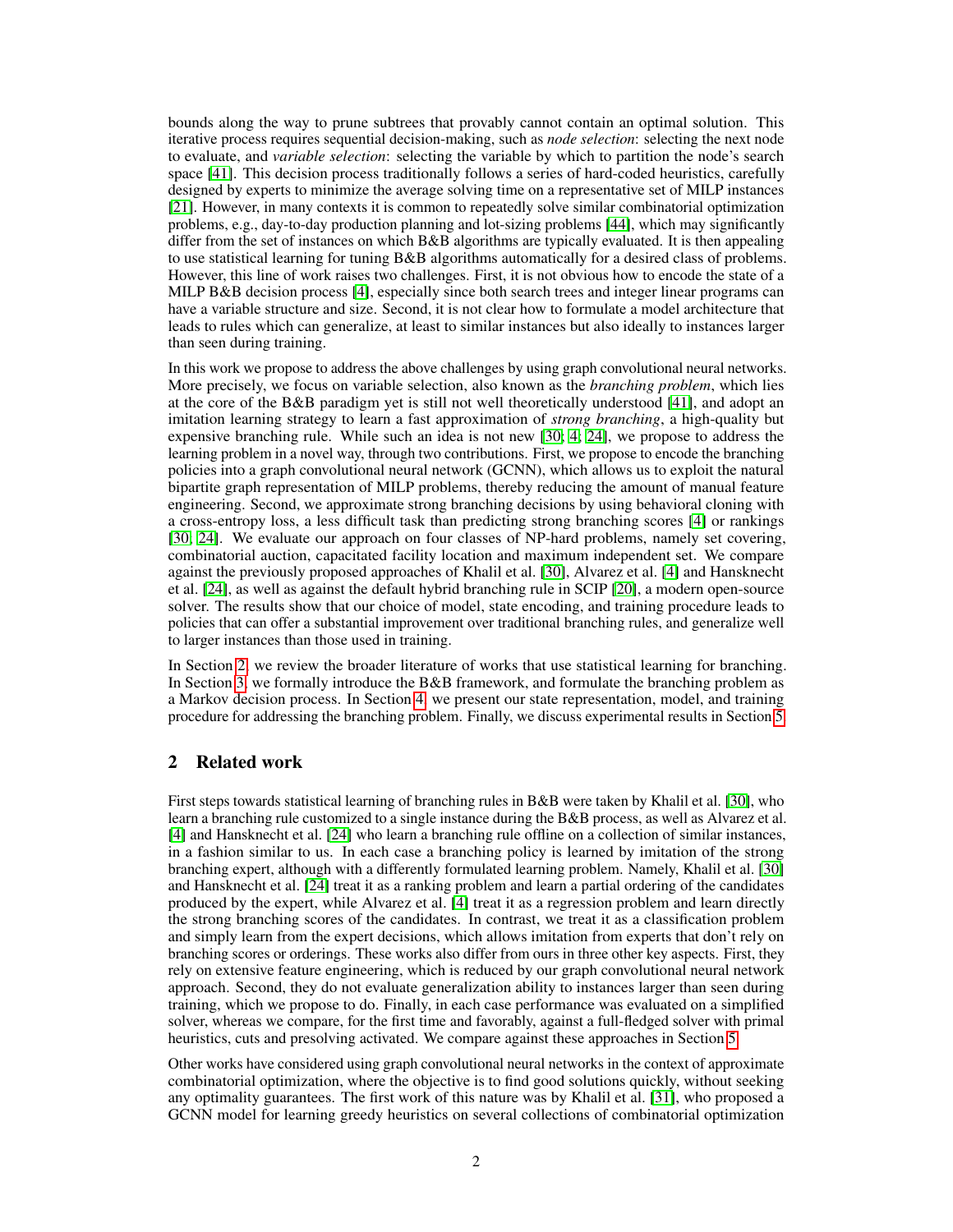problems defined on graphs. This was followed by Selsam et al. [47], who proposed a recurrent GCNN model, NeuroSAT, which can be interpreted as an approximate SAT solver when trained to predict satisfiability. Such works provide additional evidence that GCNNs can effectively capture structural characteristics of combinatorial optimization problems.

Other works consider using machine learning to improve variable selection in branch-and-bound, without directly learning a branching policy. Di Liberto et al. [15] learn a clustering-based classifier to pick a variable selection rule at every branching decision up to a certain depth, while Balcan et al. [8] use the fact that many variable selection rules in B&B explicitly score the candidate variables, and propose to learn a weighting of different existing scores to combine their strengths. Other works learn variable selection policies, but for algorithms less general than B&B. Liang et al. [39] learn a variable selection policy for SAT solvers using a bandit approach, and Lederman et al. [36] extend their work by taking a reinforcement learning approach with graph convolutional neural networks. Unlike our approach, these works are restricted to conflict-driven clause learning methods in SAT solvers, and cannot be readily extended to B&B methods for arbitrary mixed-integer linear programs. In the same vein, Balunovic et al. [9] learn by imitation learning a variable selection procedure for SMT solvers that exploits specific aspects of this type of solver.

Finally, researchers have also focused on learning other aspects of B&B algorithms than variable selection. He et al. [25] learn a node selection heuristic by imitation learning of the oracle procedure that expands the node whose feasible set contains the optimal solution, while Song et al. [48] learn node selection and pruning heuristics by imitation learning of shortest paths to good feasible solutions, and Khalil et al. [32] learn primal heuristics for B&B algorithms. Those approaches are complementary with our work, and could in principle be combined to further improve solver performance. More generally, many authors have proposed machine learning approaches to fine-tune exact optimization algorithms, not necessarily for MILPs in general. A recent survey is provided by Bengio et al. [10].

# 3 Background

#### 3.1 Problem definition

A mixed-integer linear program is an optimization problem of the form

$$
\underset{\mathbf{x}}{\arg\min} \left\{ \mathbf{c}^{\top} \mathbf{x} \mid \mathbf{A} \mathbf{x} \le \mathbf{b}, \ 1 \le \mathbf{x} \le \mathbf{u}, \ \mathbf{x} \in \mathbb{Z}^p \times \mathbb{R}^{n-p} \right\},\tag{1}
$$

where  $\mathbf{c} \in \mathbb{R}^n$  is called the objective coefficient vector,  $\mathbf{A} \in \mathbb{R}^{m \times n}$  the constraint coefficient matrix,  $\mathbf{b} \in \mathbb{R}^m$  the constraint right-hand-side vector,  $\mathbf{l}, \mathbf{u} \in \mathbb{R}^n$  respectively the lower and upper variable bound vectors, and  $p \leq n$  the number of integer variables. Under this representation, the size of a MILP is typically measured by the number of rows  $(m)$  and columns  $(n)$  of the constraint matrix. By relaxing the integrality constraint, one obtains a continuous linear program (LP) whose solution provides a lower bound to (1), and can be solved efficiently using, for example, the simplex algorithm. If a solution to the LP relaxation respects the original integrality constraint, then it is also a solution to (1). If not, then one may decompose the LP relaxation into two sub-problems, by splitting the feasible region according to a variable that does not respect integrality in the current LP solution  $x^*$ ,

$$
x_i \le \lfloor x_i^\star \rfloor \lor x_i \ge \lceil x_i^\star \rceil, \quad \exists i \le p \mid x_i^\star \notin \mathbb{Z}, \tag{2}
$$

where  $\lfloor . \rfloor$  and  $\lceil . \rceil$  respectively denote the floor and ceil functions. In practice, the two sub-problems will only differ from the parent LP in the variable bounds for  $x_i$ , which get updated to  $u_i = \lfloor x_i^* \rfloor$  in the left child and  $l_i = \lceil x_i^* \rceil$  in the right child.

The branch-and-bound algorithm [52, Ch. II.4], in its simplest formulation, repeatedly performs this binary decomposition, giving rise to a search tree. By design, the best LP solution in the leaf nodes of the tree provides a lower bound to the original MILP, whereas the best integral LP solution (if any) provides an upper bound. The solving process stops whenever both the upper and lower bounds are equal or when the feasible regions do not decompose anymore, thereby providing a certificate of optimality or infeasibility, respectively.

#### 3.2 Branching rules

A key step in the B&B algorithm is selecting a fractional variable to branch on in (2), which can have a very significant impact on the size of the resulting search tree [2]. As such, branching rules are at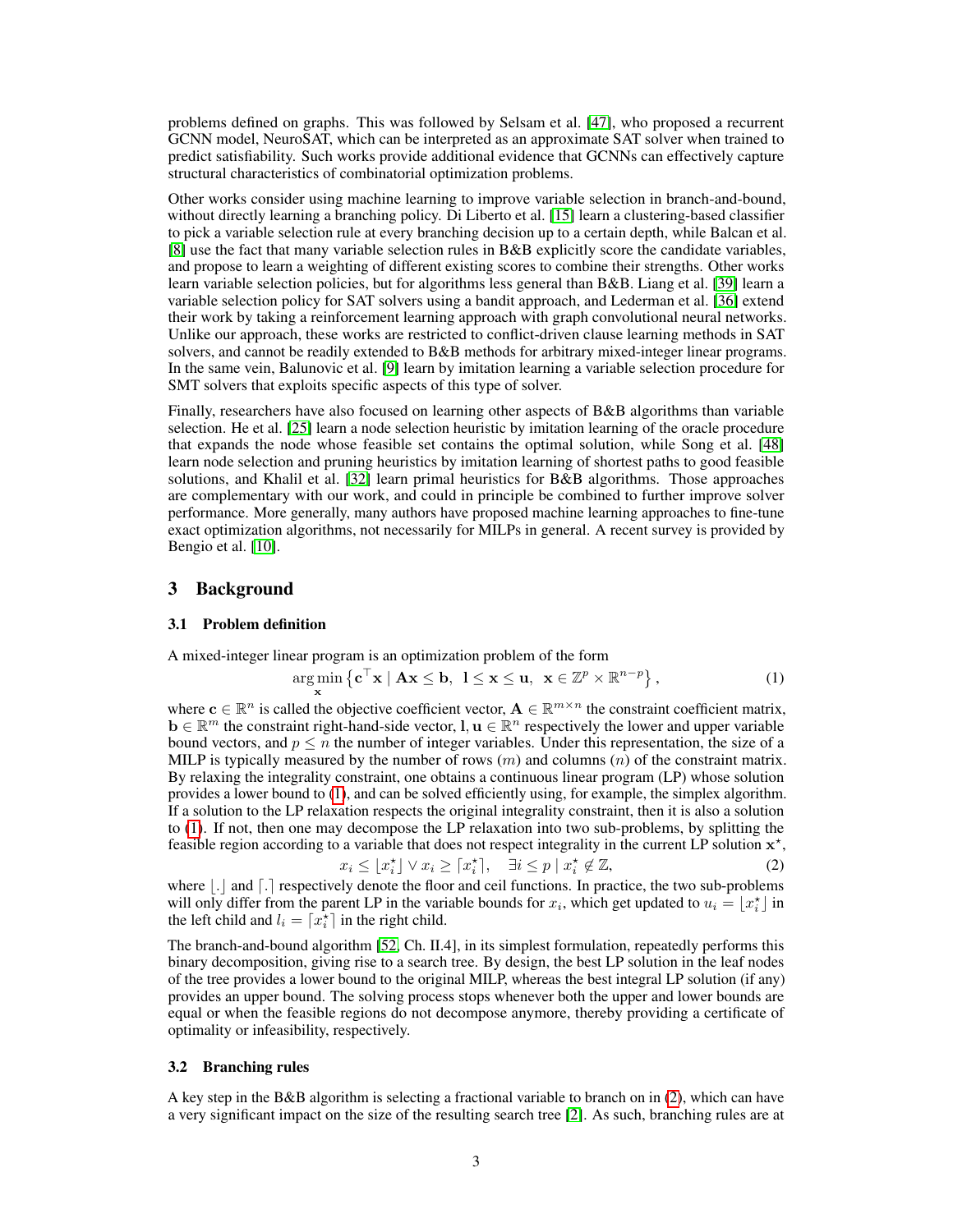

Figure 1: B&B variable selection as a Markov decision process. On the left, a state  $s_t$  comprised of the branch-andbound tree, with a leaf node chosen by the solver to be expanded next (in pink). On the right, a new state  $s_{t+1}$  resulting from branching on the variable  $a_t = x_4$ .

the core of modern combinatorial optimization solvers, and have been the focus of extensive research [40; 43; 1; 17]. So far, the branching strategy consistently resulting in the smallest B&B trees is *strong branching* [5]. It does so by computing the expected bound improvement for each candidate variable before branching, which unfortunately requires the solution of two LPs for every candidate. In practice, running strong branching at every node is prohibitive, and modern B&B solvers instead rely on *hybrid branching* [3; 1] which computes strong branching scores only at the beginning of the solving process and gradually switches to simpler heuristics such as: the conflict score (in the original article), the pseudo-cost [43] or a hand-crafted combination of the two. For a more extensive discussion of B&B branching strategies in MILP, the reader is referred to Achterberg et al. [3].

#### 3.3 Markov decision process formulation

As remarked by He et al. [25], the sequential decisions made during B&B can be assimilated to a Markov decision process [26]. Consider the solver to be the environment, and the brancher the agent. At the  $t<sup>th</sup>$  decision the solver is in a state  $s_t$ , which comprises the B&B tree with all past branching decisions, the best integer solution found so far, the LP solution of each node, the currently focused leaf node, as well as any other solver statistics (such as, for example, the number of times every primal heuristic has been called). The brancher then selects a variable  $a_t$  among all fractional variables  $A(\mathbf{s}_t) \subseteq \{1, \ldots, p\}$  at the currently focused node, according to a policy  $\pi(\mathbf{a}_t | \mathbf{s}_t)$ . The solver in turn extends the B&B tree, solves the two child LP relaxations, runs any internal heuristic, prunes the tree if warranted, and finally selects the next leaf node to split. We are then in a new state  $s_{t+1}$ , and the brancher is called again to take the next branching decision. This process, illustrated in Figure 1, continues until the instance is solved, i.e., until there are no leaf node left for branching.

As a Markov decision process, B&B is episodic, where each episode amounts to solving a MILP instance. Initial states correspond to an instance being sampled among a group of interest, while final states mark the end of the optimization process. The probability of a trajectory  $\tau = (s_0, \ldots, s_T) \in \mathcal{T}$ then depends on both the branching policy  $\pi$  and the remaining components of the solver,

$$
p_{\pi}(\tau) = p(\mathbf{s}_0) \prod_{t=0}^{T-1} \sum_{\mathbf{a} \in \mathcal{A}(\mathbf{s}_t)} \pi(\mathbf{a} \, | \, \mathbf{s}_t) p(\mathbf{s}_{t+1} \, | \, \mathbf{s}_t, \mathbf{a}).
$$

A natural approach to find good branching policies is reinforcement learning, with a carefully designed reward function. However, this raises several key issues which we circumvent by adopting an imitation learning scheme, as discussed next.

# 4 Methodology

We now describe our approach for tackling the B&B variable selection problem in MILPs, where we use imitation learning and a dedicated graph convolutional neural network model. As the B&B variable selection problem can be formulated as a Markov decision process, a natural way of training a policy would be reinforcement learning [50]. However, this approach runs into many issues. Notably, as episode length is proportional to performance, and randomly initialized policies perform poorly, standard reinforcement learning algorithms are usually so slow early in training as to make total training time prohibitively long. Moreover, once the initial state corresponding to an instance is selected, the rest of the process is instance-specific, and so the Markov decision processes tend to be extremely large. In this work we choose instead to learn directly from an expert branching rule, an approach usually referred to as imitation learning [27].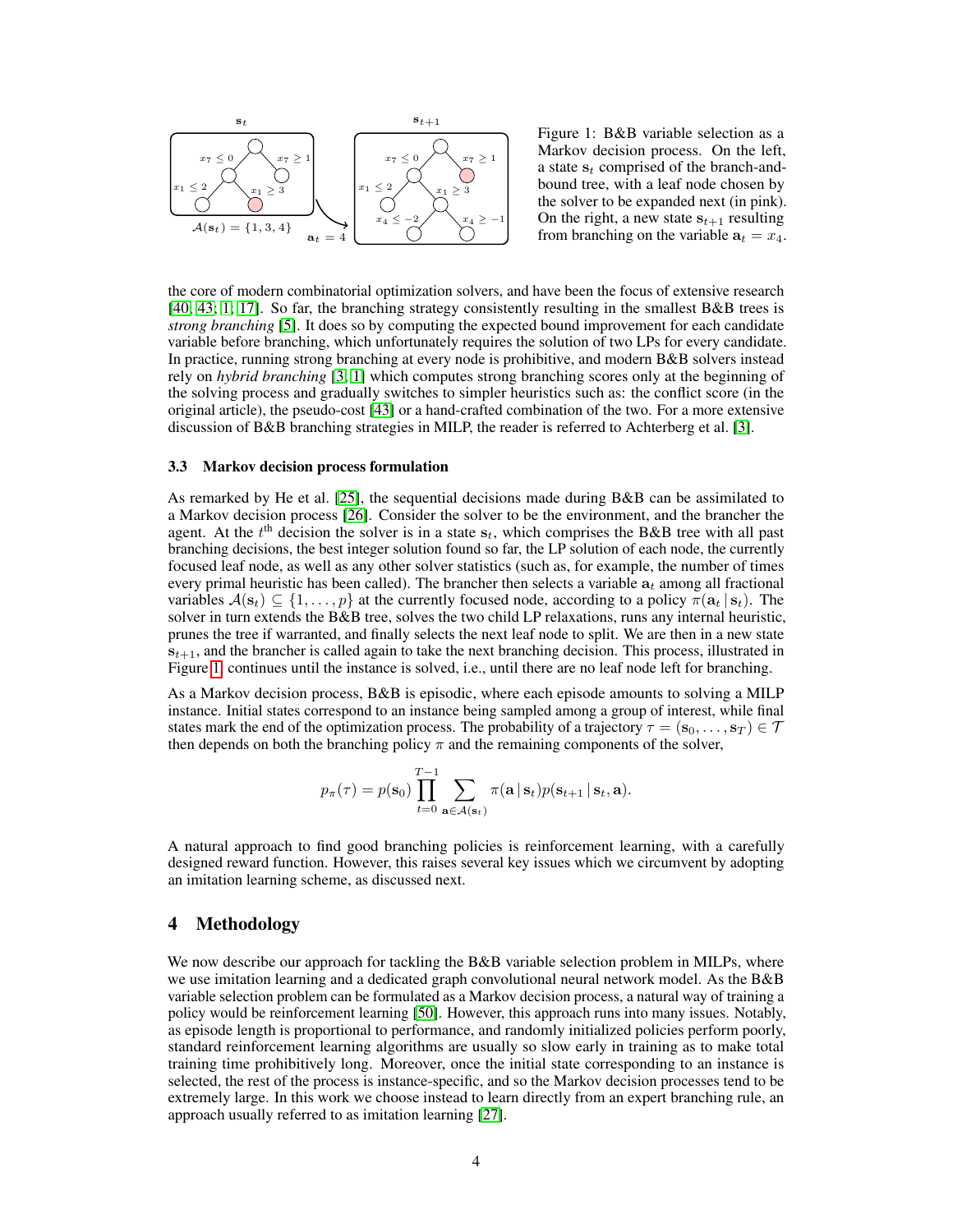

Figure 2: Left: our bipartite state representation  $s_t = (\mathcal{G}, \mathbf{C}, \mathbf{E}, \mathbf{V})$  with  $n = 3$  variables and  $m = 2$ constraints. Right: our bipartite GCNN architecture for parametrizing our policy  $\pi_{\theta}(\mathbf{a} | \mathbf{s}_t)$ .

#### 4.1 Imitation learning

We train by behavioral cloning [45] using the strong branching rule, which suffers a high computational cost but usually produces the smallest B&B trees, as mentioned in Section 3.2. We first run the expert on a collection of training instances of interest, record a dataset of expert state-action pairs  $D = \{ (\mathbf{s}_i, \mathbf{a}_i^*) \}_{i=1}^N$ , and then learn our policy by minimizing the cross-entropy loss

$$
\mathcal{L}(\theta) = -\frac{1}{N} \sum_{(\mathbf{s}, \mathbf{a}^*) \in \mathcal{D}} \log \pi_{\theta}(\mathbf{a}^* \mid \mathbf{s}). \tag{3}
$$

#### 4.2 State encoding

We encode the state  $s_t$  of the B&B process at time t as a bipartite graph with node and edge features  $(\mathcal{G}, \mathbf{C}, \mathbf{E}, \mathbf{V})$ , described in Figure 2 (Left). On one side of the graph are nodes corresponding to the constraints in the MILP, one per row in the current node's LP relaxation, with  $C \in \mathbb{R}^{m \times c}$  their feature matrix. On the other side are nodes corresponding to the variables in the MILP, one per LP column, with  $V \in \mathbb{R}^{n \times d}$  their feature matrix. An edge  $(i, j) \in \mathcal{E}$  connects a constraint node  $i$  and a variable node j if the latter is involved in the former, that is if  $A_{ij} \neq 0$ , and  $\mathbf{E} \in \mathbb{R}^{m \times n \times e}$  represents the (sparse) tensor of edge features. Note that under mere restrictions in the B&B solver (namely, by enabling cuts only at the root node), the graph structure is the same for all LPs in the B&B tree, which reduces the cost of feature extraction. The exact features attached to the graph are described in the supplementary materials. We note that this is really only a subset of the solver state, which technically turns the process into a partially-observable Markov decision process [6], but also that excellent variable selection policies such as strong branching are able to do well despite relying only on a subset of the solver state as well.

#### 4.3 Policy parametrization

We parametrize our variable selection policy  $\pi_{\theta}(\mathbf{a}|\mathbf{s}_t)$  as a graph convolutional neural network [23; 46; 12]. Such models, also known as message-passing neural networks [19], are extensions of convolutional neural networks from grid-structured data (as in images or sounds) to arbitrary graphs. They have been successfully applied to a variety of machine learning tasks with graph-structured inputs, such as prediction of molecular properties [16; 19], program verification [38], and document classification in citation networks [33]. Graph convolutions exhibit many properties which make them a natural choice for graph-structured data in general, and MILP problems in particular: 1) they are well-defined no matter the input graph size; 2) their computational complexity is directly related to the density of the graph, which makes it an ideal choice for processing typically sparse MILP problems; and 3) they are permutation-invariant, that is they will always produce the same output no matter the order in which the nodes are presented.

Our model takes as input our bipartite state representation  $s_t = (\mathcal{G}, \mathbf{C}, \mathbf{V}, \mathbf{E})$  and performs a single graph convolution, in the form of two interleaved half-convolutions. In detail, because of the bipartite structure of the input graph, our graph convolution can be broken down into two successive passes,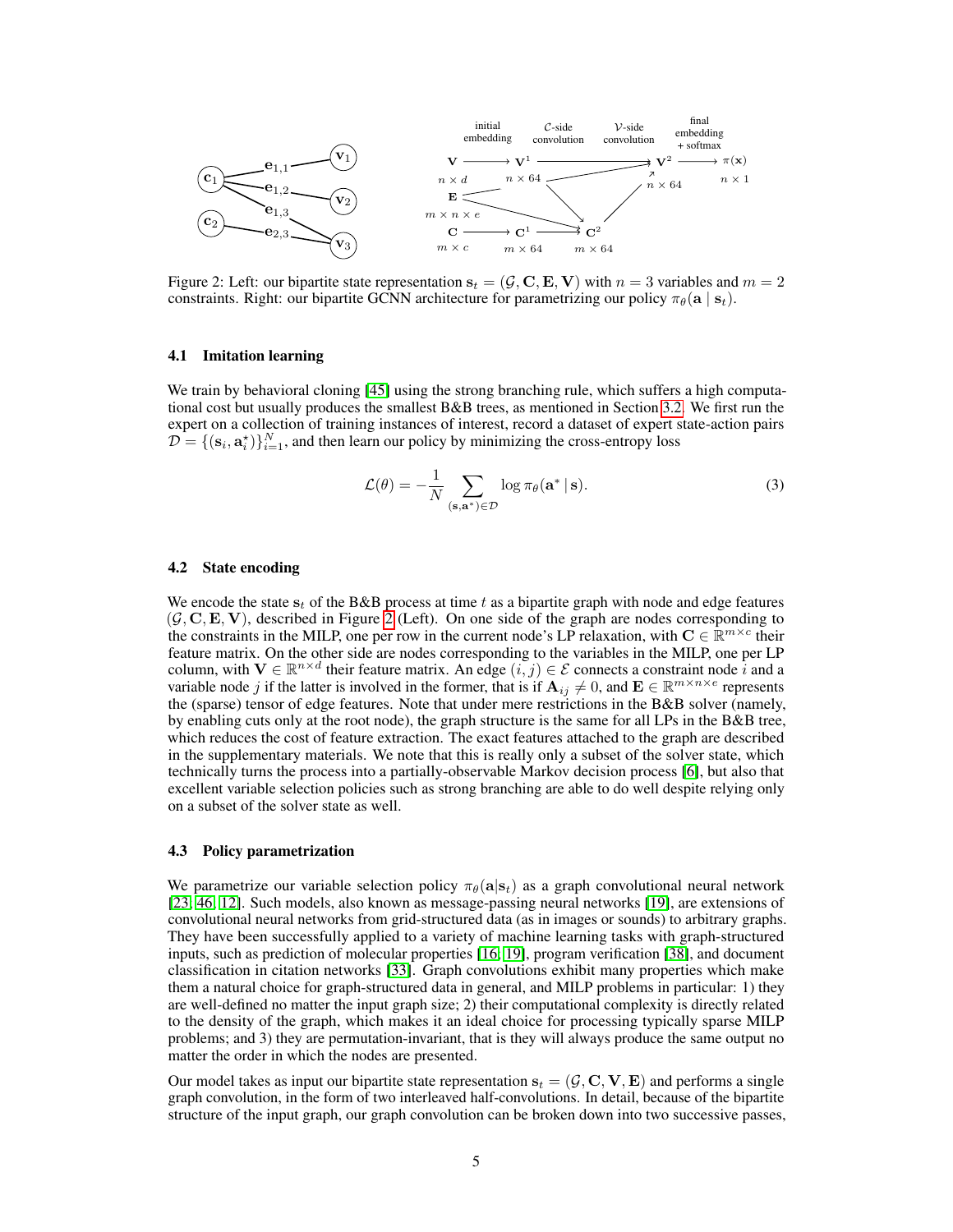one from variable to constraints and one from constraints to variables. These passes take the form

$$
\mathbf{c}_{i} \leftarrow \mathbf{f}_{\mathcal{C}}\left(\mathbf{c}_{i}, \sum_{j}^{(i,j) \in \mathcal{E}} \mathbf{g}_{\mathcal{C}}\left(\mathbf{c}_{i}, \mathbf{v}_{j}, \mathbf{e}_{i,j}\right)\right), \qquad \mathbf{v}_{j} \leftarrow \mathbf{f}_{\mathcal{V}}\left(\mathbf{v}_{j}, \sum_{i}^{(i,j) \in \mathcal{E}} \mathbf{g}_{\mathcal{V}}\left(\mathbf{c}_{i}, \mathbf{v}_{j}, \mathbf{e}_{i,j}\right)\right) \tag{4}
$$

for all  $i \in \mathcal{C}$ ,  $j \in \mathcal{V}$ , where  $f_c$ ,  $f_{\mathcal{V}}$ ,  $g_c$  and  $g_{\mathcal{V}}$  are 2-layer perceptrons with *relu* activation functions. Following this graph-convolution layer, we obtain a bipartite graph with the same topology as the input, but with potentially different node features, so that each node now contains information from its neighbors. We obtain our policy by discarding the constraint nodes and applying a final 2-layer perceptron on variable nodes, combined with a masked softmax activation to produce a probability distribution over the candidate branching variables (i.e., the non-fixed LP variables). The right side of Figure 2 provides an overview of our architecture.

**Prenorm layers** In the literature of GCNN, it is common to normalize each convolution operation by the number of neighbours [33]. As noted by Xu et al. [53] this might result in a loss of expressiveness, as the model then becomes unable to perform a simple counting operation (e.g., in how many constraints does a variable appears). Therefore we opt for un-normalized convolutions. However, this introduces a weight initialization issue. Indeed, weight initialization in standard CNNs relies on the number of input units to normalize the initial weights [22], which in a GCNN is unknown beforehand and depends on the dataset. To overcome this issue and stabilize the learning procedure, we adopt a simple affine transformation  $x \leftarrow (\mathbf{x} - \beta)/\sigma$ , which we call a *prenorm* layer, applied right after the summation in (4). The  $\beta$  and  $\sigma$  parameters are initialized with respectively the empirical mean and standard deviation of x on the training dataset, and fixed once and for all before the actual training. Adopting both un-normalized convolutions and this pre-training procedure improves our generalization performance on larger problems, as will be shown in Section 5.

## 5 Experiments

We now present a comparative experiment against three competing machine learning approaches and SCIP's default branching rule to assess the value of our approach, as well as an ablation study to validate our architectural choices. Code for reproducing all the experiments can be found at <https://github.com/ds4dm/learn2branch>.

## 5.1 Setup

Benchmarks We evaluate our approach on four NP-hard problem benchmarks. Our first benchmark is comprised of set covering instances generated following Balas and Ho [7], with 1,000 columns. We train and test on instances with 500 rows, and we evaluate on instances with 500 (Easy), 1,000 (Medium) and 2,000 (Hard) rows. Our second benchmark is comprised of combinatorial auction instances, generated following the *arbitrary relationships* procedure of Leyton-Brown et al. [37, Section 4.3]. We train and test on instances with 100 items for 500 bids, and we evaluate on instances with 100 items for 500 bids (Easy), 200 items for 1,000 bids (Medium) and 300 items for 1,500 bids (Hard). Our third benchmark is comprised of capacitated facility location instances generated following Cornuejols et al. [14], with 100 facilities. We train and test on instances with 100 customers, and we evaluate on instances with 100 (Easy), 200 (Medium) and 400 (Hard) customers. Finally, our fourth benchmark is comprised of maximum independent set instances on Erdős-Rényi random graphs, generated following the procedure of Bergman et al. [11, 4.6.4] with affinity set to 4. We train and test on instances with graphs of 500 nodes, and we evaluate on instances with 500 (Easy), 1000 (Medium) and 1500 nodes (Hard). These four benchmarks were chosen because they are challenging for state-of-the-art solvers, but also representative of the types of integer programming problems encountered in practice. In particular, set covering problems capture the quintessence of integer linear programming, since column generation formulations can be written for virtually any difficult discrete optimization problem. Throughout all experiments we use SCIP 6.0.1 as the backend solver, with a time limit of 1 hour. Following Karzan et al. [29], Fischetti and Monaci [17] and Khalil et al. [30] we allow cutting plane generation at the root node only, and deactivate solver restarts. All other SCIP parameters are kept to default so as to make comparisons as fair and reproducible as possible.

Baselines We compare against a human-designed state-of-the-art branching rule: reliability pseudocost (RPB), a variant of hybrid branching [1] which is used by default in SCIP. For completeness,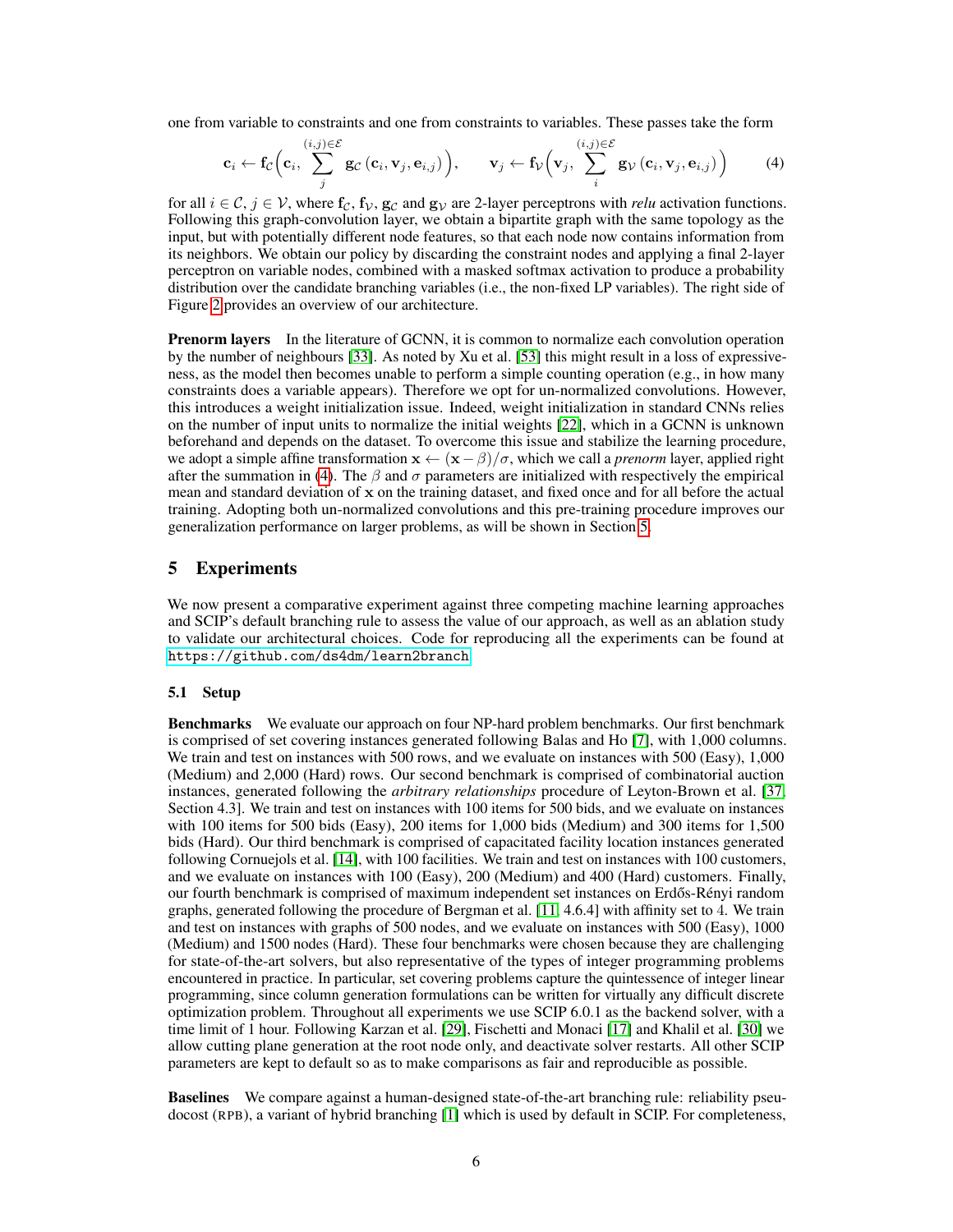Table 1: Imitation learning accuracy on the test sets.

|                                                                                                                                                                                         | <b>Set Covering</b>                                                                                                                                                                 |       |        |       | Combinatorial Auction |                                                                                                                                                                        |       |       | Capacitated Facility Location | Maximum Independent Set |       |        |  |
|-----------------------------------------------------------------------------------------------------------------------------------------------------------------------------------------|-------------------------------------------------------------------------------------------------------------------------------------------------------------------------------------|-------|--------|-------|-----------------------|------------------------------------------------------------------------------------------------------------------------------------------------------------------------|-------|-------|-------------------------------|-------------------------|-------|--------|--|
| model                                                                                                                                                                                   | acc@1                                                                                                                                                                               | acc@5 | acc@10 | acc@1 | acc@5                 | acc@10                                                                                                                                                                 | acc@1 | acc@5 | acc@10                        | acc@1                   | acc@5 | acc@10 |  |
| <b>TREES</b>                                                                                                                                                                            |                                                                                                                                                                                     |       |        |       |                       | $51.8 + 0.3$ $80.5 + 0.1$ $91.4 + 0.2$ $52.9 + 0.3$ $84.3 + 0.1$ $94.1 + 0.1$ $63.0 + 0.4$ $97.3 + 0.1$ $99.9 + 0.0$ $30.9 + 0.4$ $47.4 + 0.3$ $54.6 + 0.3$            |       |       |                               |                         |       |        |  |
| SVMRANK 57.6 ± 0.2 $84.7 \pm 0.1$ $94.0 \pm 0.1$ 57.2 $\pm 0.2$ $86.9 \pm 0.2$ $95.4 \pm 0.1$ $67.8 \pm 0.1$ $98.1 \pm 0.1$ $99.9 \pm 0.0$ $48.0 \pm 0.6$ $69.3 \pm 0.2$ $78.1 \pm 0.2$ |                                                                                                                                                                                     |       |        |       |                       |                                                                                                                                                                        |       |       |                               |                         |       |        |  |
| <b>LMART</b>                                                                                                                                                                            | $57.4 \pm 0.2$ $84.5 \pm 0.1$ $93.8 \pm 0.1$ $57.3 \pm 0.3$ $86.9 \pm 0.2$ $95.3 \pm 0.1$ $68.0 \pm 0.2$ $98.0 \pm 0.0$ $99.9 \pm 0.0$ $48.9 \pm 0.3$ $68.9 \pm 0.4$ $77.0 \pm 0.5$ |       |        |       |                       |                                                                                                                                                                        |       |       |                               |                         |       |        |  |
| <b>GCNN</b>                                                                                                                                                                             |                                                                                                                                                                                     |       |        |       |                       | $65.5\pm0.1$ 92.4 $\pm0.1$ 98.2 $\pm0.0$ 61.6 $\pm0.1$ 91.0 $\pm0.1$ 97.8 $\pm0.1$ 71.2 $\pm0.2$ 98.6 $\pm0.1$ 99.9 $\pm0.0$ 56.5 $\pm0.2$ 80.8 $\pm0.3$ 89.0 $\pm0.1$ |       |       |                               |                         |       |        |  |

Table 2: Policy evaluation on separate instances in terms of solving time, number of wins (fastest method) over number of solved instances, and number of resulting B&B nodes (lower is better). For each problem, the models are trained on easy instances only. See Section 5.1 for definitions.

|                |                                                    | Easy         |                                     |                                  | Hard    |                              |                                                                           |                                               |  |      |              |     |                          |
|----------------|----------------------------------------------------|--------------|-------------------------------------|----------------------------------|---------|------------------------------|---------------------------------------------------------------------------|-----------------------------------------------|--|------|--------------|-----|--------------------------|
| Model          | Time                                               | Wins         | Nodes                               | Time                             |         | Wins                         | Nodes                                                                     | Time                                          |  | Wins |              |     | Nodes                    |
| <b>FSB</b>     | $17.30 \pm 6.1\%$                                  | 0/100        | $17 + 13.7\%$                       | 411.34 $\pm$                     | 4.3%    | 0/90                         | $171 \pm 6.4\% 3600.00 \pm 0.0\%$                                         |                                               |  | 0/   | $\Omega$     | n/a | $\pm$ n/a %              |
| <b>RPB</b>     | $8.98 \pm 4.8\%$                                   | 0/100        | $54 + 20.8\%$                       | $60.07 +$                        | 3.7%    |                              | $0/100$ 1741 $\pm$ 7.9% 1677.02 $\pm$ 3.0%                                |                                               |  |      |              |     | 4/ 65 47 299 $\pm$ 4.9%  |
| <b>TREES</b>   | $9.28 \pm 4.9\%$                                   |              | $0/100187 \pm 9.4\%$                | $92.47 \pm$                      | 5.9%    |                              | $0/100$ 2187 $\pm$ 7.9% 2869.21 $\pm$ 3.2%                                |                                               |  |      |              |     | 0/ 35 59 013 $\pm$ 9.3%  |
| <b>SVMRANK</b> | $8.10 \pm 3.8\%$ 1/100 165 $\pm$ 8.2\%             |              |                                     | $73.58 \pm$                      | 3.1%    |                              | $0/100$ 1915 $\pm$ 3.8% 2389.92 $\pm$ 2.3%                                |                                               |  |      |              |     | 0 / 47 42 120 $\pm$ 5.4% |
| <b>LMART</b>   | $7.19 \pm 4.2\%$ 14/100 167 $\pm$ 9.0%             |              |                                     | 59.98 $\pm$                      | 3.9%    |                              | $0/100$ 1925 $\pm$ 4.9% 2165.96 $\pm$ 2.0%                                |                                               |  |      |              |     | 0 / 54 45 319 $\pm$ 3.4% |
| <b>GCNN</b>    | 6.59 $\pm$ 3.1% 85/100 134 $\pm$ 7.6%              |              |                                     | 42.48 $\pm$                      |         |                              | $2.7\%$ 100/100 1450 $\pm$ 3.3% 1489.91 $\pm$ 3.3% 66/70 29981 $\pm$ 4.9% |                                               |  |      |              |     |                          |
|                |                                                    | Set Covering |                                     |                                  |         |                              |                                                                           |                                               |  |      |              |     |                          |
| FSB            | $4.11 \pm 12.1\%$                                  | 0/100        | $6 + 30.3%$                         | $86.90 \pm 12.9\%$               |         | 0/100                        | $72 \pm 19.4\%$ 1813.33 $\pm$ 5.1%                                        |                                               |  | 0/68 |              |     | $400 \pm 7.5\%$          |
| <b>RPB</b>     | $2.74 \pm 7.8\%$                                   | 0/100        | $10 \pm 32.1\%$                     | $17.41 \pm$                      | 6.6%    | 0/100                        | $689 + 21.2%$                                                             | $136.17 \pm 7.9\%$ 13/100                     |  |      |              |     | $5511 \pm 11.7\%$        |
| <b>TREES</b>   | $2.47 \pm 7.3\%$                                   | 0/100        | $86 + 15.9\%$                       | $23.70 \pm 11.2\%$               |         | 0/100                        | $976 \pm 14.4\%$                                                          | $451.39 \pm 14.6\%$ 0/ 95 10 290 $\pm 16.2\%$ |  |      |              |     |                          |
| <b>SVMRANK</b> | $2.31 \pm 6.8\%$ 0/100                             |              | $77 \pm 15.0\%$                     | $23.10 \pm$                      | 9.8%    | 0/100                        | $867 \pm 13.4\%$                                                          | $364.48 \pm 7.7\%$                            |  | 0/98 |              |     | 6329 $\pm 7.7\%$         |
| <b>LMART</b>   | $1.79 \pm 6.0\%$ 75/100                            |              | $77 \pm 14.9\%$                     | $14.42 \pm$                      | 9.5%    | 1/100                        | $873 \pm 14.3\%$                                                          | $222.54 \pm 8.6\%$ 0/100                      |  |      |              |     | $7006 \pm 6.9\%$         |
| <b>GCNN</b>    | $1.85 \pm 5.0\%$ 25/100                            |              | $70 \pm 12.0\%$                     | $10.29 +$                        | $7.1\%$ | 99/100                       | 657 $\pm$ 12.2%                                                           | 114.16 $\pm$ 10.3% 87/100                     |  |      |              |     | 5169 $\pm$ 14.9%         |
|                |                                                    |              |                                     |                                  |         | <b>Combinatorial Auction</b> |                                                                           |                                               |  |      |              |     |                          |
| FSB            | $30.36 \pm 19.6\%$                                 | 4/100        | $14 + 34.5\%$                       | $214.25 \pm 15.2\%$              |         | 1/100                        | $76 + 15.8\%$                                                             | $742.91 \pm 9.1\% 15/90$                      |  |      |              |     | $55 \pm 7.2\%$           |
| <b>RPB</b>     | $26.55 \pm 16.2\%$                                 | 9/100        | $22 \pm 31.9\%$                     | $156.12 \pm 11.5\%$              |         | 8/100                        | $142 \pm 20.6\%$                                                          | $631.50 \pm 8.1\%$ 14/ 96                     |  |      |              |     | $110 \pm 15.5\%$         |
| <b>TREES</b>   | $28.96 \pm 14.7\%$ 3/100 135 $\pm 20.0\%$          |              |                                     | $159.86 \pm 15.3\%$              |         | 3/100                        | $401 \pm 11.6\%$                                                          | $671.01 \pm 11.1\%$ 1/95                      |  |      |              |     | $381 \pm 11.1\%$         |
|                | SVMRANK $23.58 \pm 14.1\%$ 11/100 117 $\pm 20.5\%$ |              |                                     | $130.86 + 13.6\%$                |         | 13/100                       | $348 \pm 11.4\%$                                                          | 586.13 $\pm$ 10.0% 21/95                      |  |      |              |     | $321 \pm 8.8\%$          |
| <b>LMART</b>   | $23.34 \pm 13.6\%$ 16/100 117 $\pm 20.7\%$         |              |                                     | $128.48 \pm 15.4\%$              |         | 23/100                       | $349 \pm 12.9\%$                                                          | $582.38 \pm 10.5\%$ 15 / 95                   |  |      |              |     | $314 \pm 7.0\%$          |
| <b>GCNN</b>    | 22.10 $\pm$ 15.8% 57/100 107 $\pm$ 21.4%           |              |                                     | $120.94 \pm 14.2\%$ 52/100       |         |                              | $339 \pm 11.8\%$                                                          | 563.36 $\pm$ 10.7% 30/95                      |  |      |              |     | 338 ±10.9%               |
|                |                                                    |              |                                     |                                  |         |                              | <b>Capacitated Facility Location</b>                                      |                                               |  |      |              |     |                          |
| FSB            | $23.58 \pm 29.9\%$                                 | 9/100        |                                     | $7 + 35.9\%$ 1503.55 $\pm$ 20.9% |         | 0/74                         | $38 \pm 28.2\%$ 3600.00 $\pm$ 0.0%                                        |                                               |  | 0/   | $\mathbf{0}$ | n/a | $\pm$ n/a %              |
| <b>RPB</b>     | $8.77 \pm 11.8\%$                                  | 7/100        | $20 \pm 36.1\%$                     | 110.99 $\pm$ 24.4%               |         | 41/100                       | 729 ± 37.3% 2045.61 ± 18.3% 22/ 42                                        |                                               |  |      |              |     | $2675 \pm 24.0\%$        |
| <b>TREES</b>   | $10.75 \pm 22.1\%$                                 | 1/100        | $76 \pm 44.2\%$ 1183.37 $\pm$ 34.2% |                                  |         |                              | $1/$ 47 4664 $\pm$ 45.8% 3565.12 $\pm$ 1.2% 0/                            |                                               |  |      |              |     | 3 38 296 $\pm$ 4.1%      |
| <b>SVMRANK</b> | $8.83 + 14.9\%$                                    | 2/100        | $46 + 32.2\%$                       | $242.91 + 29.3\%$                |         | 1/96                         | $546 + 26.0\%$ 2902.94 + 9.6%                                             |                                               |  | 1/18 |              |     | $6256 \pm 15.1\%$        |
| <b>LMART</b>   | $7.31 + 12.7\% 30/100$                             |              | $52 \pm 38.1\%$                     | $219.22 \pm 36.0\%$              |         | 15/<br>91                    | $747 + 35.1\%$ 3044.94 + 7.0%                                             |                                               |  | 0/12 |              |     | $8893 \pm 3.5\%$         |
| <b>GCNN</b>    | 6.43 $\pm$ 11.6% 51/100                            |              | $43 \pm 40.2\%$                     | $192.91 \pm 110.2\%$             |         |                              | 42/ 82 1841 $\pm$ 88.0% 2024.37 $\pm$ 30.6% 25/ 29                        |                                               |  |      |              |     | $2997 \pm 26.3\%$        |
|                |                                                    |              |                                     |                                  |         | Maximum Independent Set      |                                                                           |                                               |  |      |              |     |                          |

we report as well the performance of full strong branching (FSB), our slow expert. We also compare against three machine learning branchers: the learning-to-score approach of Alvarez et al. [4] (TREES) based on an ExtraTrees [18] model, as well as the learning-to-rank approaches from Khalil et al. [30] (SVMRANK) and Hansknecht et al. [24] (LMART), based on an SVMrank [28] and a LambdaMART [13] model, respectively. The TREES model uses variable-wise features from our bipartite state, obtained by concatenating the variable's node features with edge and constraint node features statistics over its neighborhood. The SVMRANK and LMART models both use the original features proposed by Khalil et al. [30], which we re-implemented within SCIP. More training details for each machine learning method can be found in the supplementary materials.

Training We train the models on each benchmark separately. Namely, for each benchmark, we generate 100,000 branching samples extracted from 10,000 randomly generated instances for training, 20,000 branching samples from 2,000 instances for validation, and same for test (see supplementary materials for details). We report in Table 1 the test accuracy of each machine learning model over five seeds, as the percentage of times the highest ranked decision of the model ( $\arccos(0.1)$ , one of the five highest (acc $\circledcirc$ 5) and one of the ten highest (acc $\circledcirc$ 10) is a variable which is given the highest strong branching score.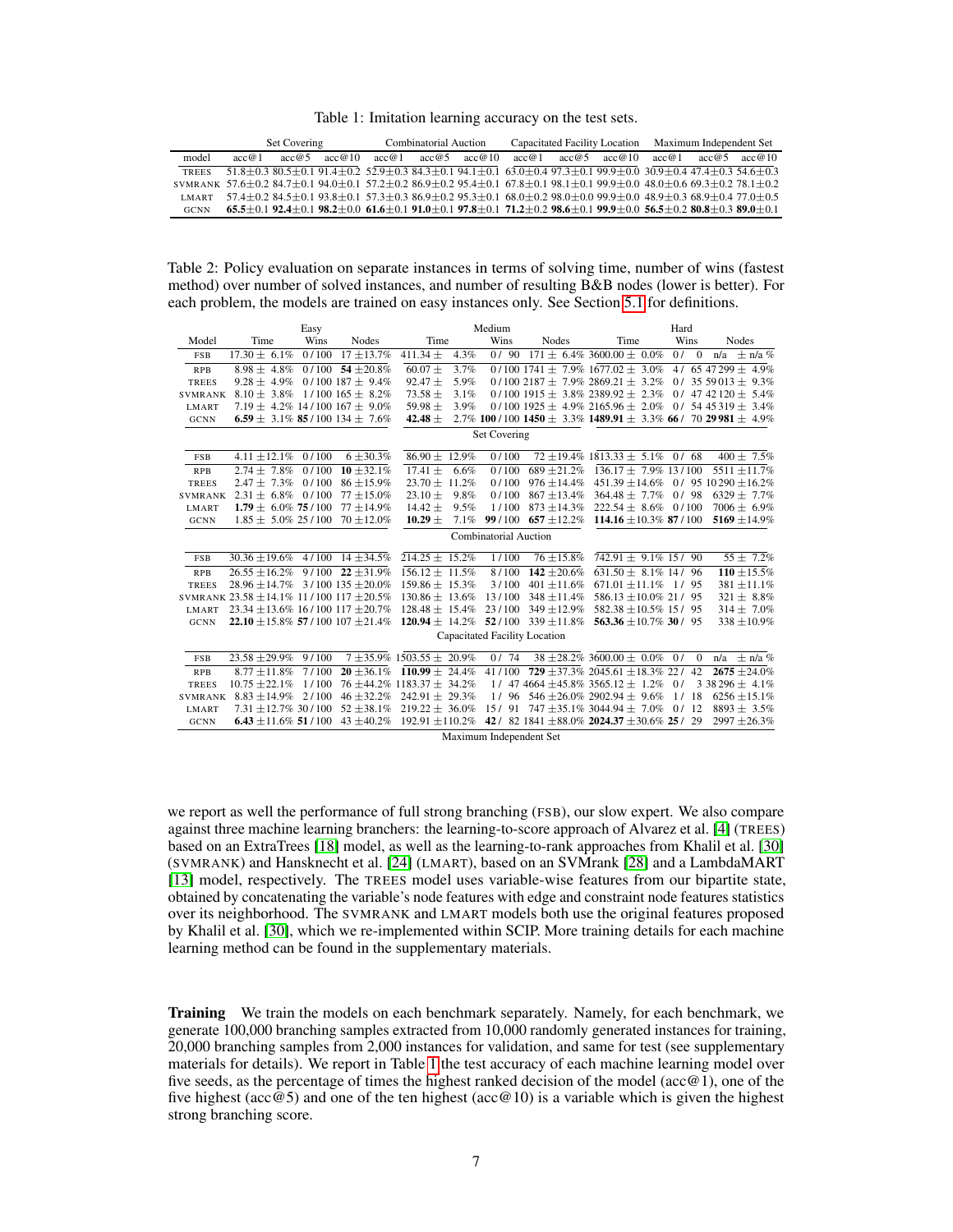Evaluation Evaluation is performed for each problem difficulty (Easy, Medium, Hard) on 20 new instances using five different seeds<sup>1</sup>, which amounts to a total of 100 solving attempts per method. We report standard metrics for MILP benchmarking<sup>2</sup>, that is: the 1-shifted geometric mean of the solving times in seconds, including running times of unsolved instances without extra penalization (Time); the hardware-independent final node counts of instances that are solved by all baselines (Nodes); and the number of times each branching policy results in the fastest solving time, over the number of instances solved (Win). Policy evaluation results are displayed in Table 2. Note that we also report the average per-instance standard deviation, so " $64 \pm 13.6\%$  nodes" means it took on average 64 nodes to solve an instance, and when solving one of those instances the number of nodes varied by 13.6% on average.

### 5.2 Comparative experiment

In terms of prediction accuracy (Table 1), GCNN clearly outperforms the baseline competitors on all four problems, while SVMRANK and LMART are on par with each other and the performance of TREES is the lowest.

At solving time (Table 2), the accuracy of each method is clearly reflected in the number of nodes required to solve the instances. Interestingly, the best method in terms of nodes is not necessarily the best in terms of total solving time, which also takes into account the computational cost of each branching policy, i.e., the feature extraction and inference time. The SVMRANK approach, despite being slightly better than LMART in terms of number of nodes, is also slower due to a worse running time / number of nodes trade-off. Our GCNN model clearly dominates overall, except on combinatorial auction (Easy) and maximum independent set (Medium) instances, where LMART and RPB are respectively faster.

Our GCNN model generalizes well to instances of size larger than seen during training, and outperforms SCIP's default branching rule RPB in terms of running time in almost every configuration. In particular and strikingly, it significantly outperforms RPB in terms of nodes on medium and hard instances for setcover and combinatorial auction problems. As expected, the FSB expert brancher is not competitive in terms of running time, despite producing very small search trees. The maximum independent set problem seems particularly challenging for generalization, as all machine learning approaches report a lower number of solved instances than the default RPB brancher, and GCNN, despite being the fastest machine learning approach overall, exhibits a high variability both in terms of time and number of nodes.

For the first time in the literature a machine-learning-based approach is compared with an essentially full-fledged MILP solver. For this reason, the results are particularly impressive, and indicate that GCNN is a very serious candidate to be implemented within a MILP solver, as an additional tool to speed up mixed-integer linear programming solvers. Also, they suggest that more could be gained from a tight integration within a complex software, like any MILP solver is.

## 5.3 Ablation study

We present an ablation study of our proposed GCNN model on the set covering problem by comparing three variants of the convolution operation in (4): mean rather than sum convolutions (MEAN), sum convolutions without our prenorm layer (SUM) and finally sum convolutions with prenorm layers, which is the model we use throughout our experiments (GCNN).

Results on test instances are reported in Table 3. The solving performance of both variants MEAN and SUM is very similar to that of our baseline GCNN on small instances. On large instances however, the variants perform significantly worse in terms of both solving time and number of nodes, especially on hard instances. This empirical evidence supports our hypothesis that sum-convolutions offer a better architectural prior than mean-convolution from the task of learning to branch, and that our prenorm layer helps for stabilizing training and improving generalization.

<sup>&</sup>lt;sup>1</sup>In addition to ML models which are re-trained with a different seed, all major MILP solvers have a parameter, *seed*, that randomizes some tie-breaking rules, so as to be able to report aggregated results over the same instance.

 $^{2}$ See e.g. <http://plato.asu.edu/bench.html>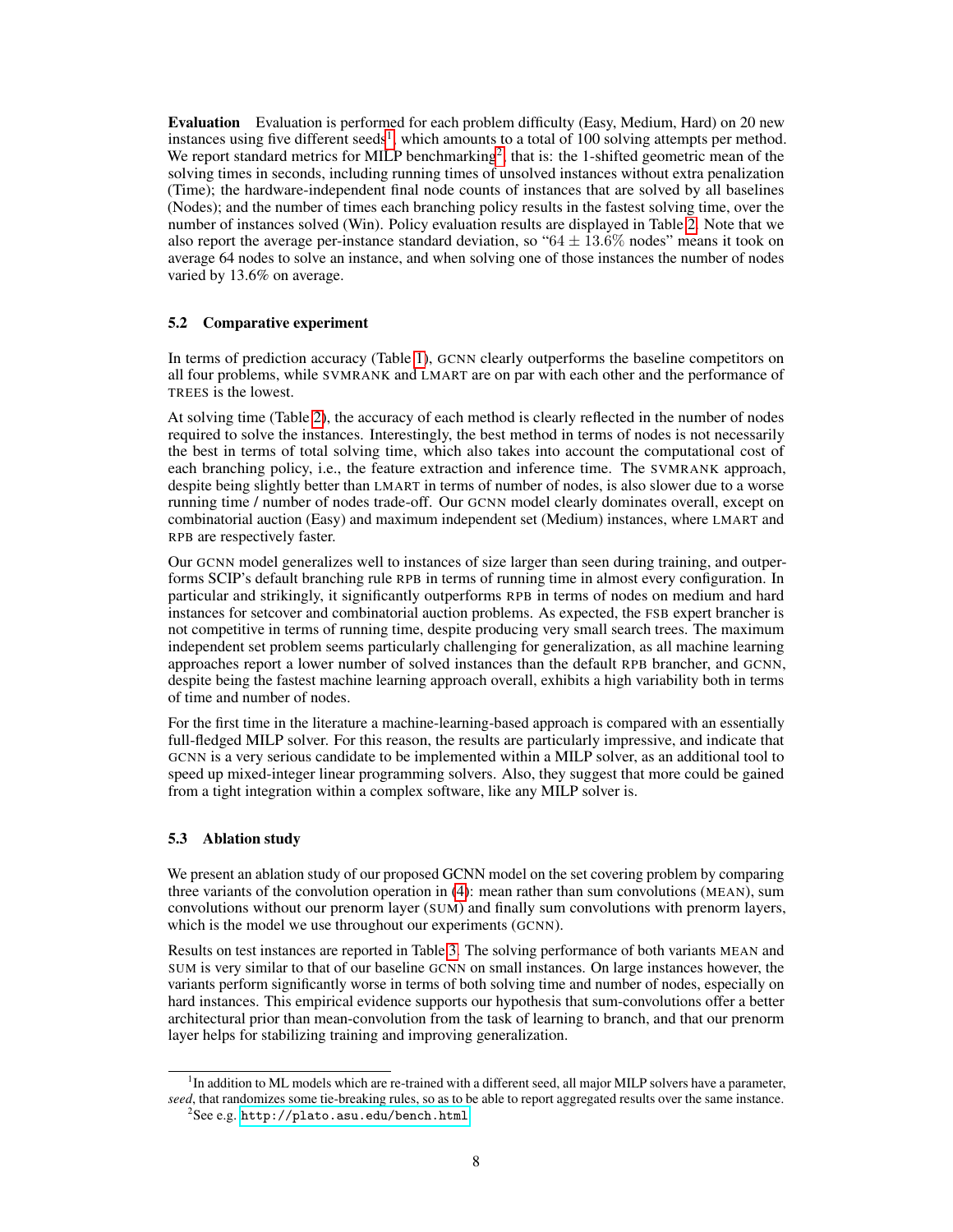Table 3: Ablation study of our GCNN model on the set covering problem. Sum convolutions generalize better to larger instances, especially when combined with a prenorm layer.

| Accuracies |       |       |        | Easy |             |       |      | Medium      |       | Hard                                                                                                                                                       |             |       |  |
|------------|-------|-------|--------|------|-------------|-------|------|-------------|-------|------------------------------------------------------------------------------------------------------------------------------------------------------------|-------------|-------|--|
| Model      | acc@1 | acc@5 | acc@10 | time | <b>Wins</b> | nodes | time | <b>Wins</b> | nodes | time                                                                                                                                                       | <b>WINS</b> | nodes |  |
|            |       |       |        |      |             |       |      |             |       | MEAN $65.4 + 0.1$ 92.4 $+ 0.1$ 98.2 $+ 0.0$ 6.7 $+ 3\%$ 13/100 134 $+ 6\%$ 43.7 $+ 3\%$ 19/100 1894 $+ 4\%$ 1593.0 $+ 4\%$ 6/70 62227 $+ 6\%$              |             |       |  |
|            |       |       |        |      |             |       |      |             |       | $51.5 + 0.292.3 + 0.298.1 + 0.1$ 6.6 + 3% 27/100 134 + 6% 42.5 + 3% 45/100 1882 + 4% 1511.7 + 3% 22/70 57864 + 4%                                          |             |       |  |
|            |       |       |        |      |             |       |      |             |       | GCNN 65.5 $\pm$ 0.1 92.4 $\pm$ 0.1 98.2 $\pm$ 0.0 6.6 $\pm$ 3% 60/100 134 $\pm$ 8% 42.5 $\pm$ 3% 36/100 1870 $\pm$ 3% 1489.9 $\pm$ 3% 42/70 56348 $\pm$ 5% |             |       |  |

# 6 Discussion

The objective of branch-and-bound is to solve combinatorial optimization problems as fast as possible. Branching policies must therefore balance the quality of decisions taken with the time spent to take each decision. An extreme example of this tradeoff is strong branching: this policy takes excellent decisions leading to low number of nodes overall, but every decision-making step is so slow that the overall running time is not competitive. Early experiments showed that we could take better decisions and decrease the number of nodes slightly on average by training a GCNN policy with more layers or with a larger embedding size. However, this would also lead to increased computational costs for inference and slightly larger times at each decision, and in the end increased solving times on average. The policy architecture we propose is thus a compromise between learning capacity and inference speed, something that is not traditionally a concern within the machine learning community.

Another concern among the combinatorial optimization community is the ability of policies trained on small instances to generalize to larger instances. We were able to show that machine learning methods, and the GCNN model in particular, can generalize to fairly larger instances. However, in general it is expected that the improvement in performance decreases as our model is evaluated on progressively larger problems, as can already be observed from Table 2. In early experiments with even larger instances (huge), we observed a performance drop for the model trained on our small instances. This could presumably be remedied by training on larger instances in the first place, and indeed a model trained on medium instances did perform well on those huge instances again. In any case, there are limits as to the generalization ability of any learned branching policy, and since the limit is likely very dependent on the problem structure, it is difficult to give any precise quantitative estimates a priori. This desirable ability to generalize outside of the training distribution, sometimes termed transfer learning, is also not a traditional concern in the machine learning community.

# 7 Conclusion

We formulated branch-and-bound, the standard exact method for solving mixed-integer linear programs, as a Markov decision process. In this context, we proposed and evaluated a novel approach for tackling the branching problem, by expressing the state of the branch-and-bound process as a bipartite graph, which reduces the need for feature engineering by naturally leveraging the variableconstraint structure of MILP problems, and allows for the encoding of branching policies as a graph convolutional neural network. We demonstrated on four NP-hard problems that, by adopting a simple imitation learning scheme, the policies learned by a GCNN were outperforming previously proposed machine learning approaches for branching, and could also outperform the default branching strategy of SCIP, a modern open-source solver. Most importantly, we demonstrated that the learned policies could generalize to instance sizes larger than seen during training. This is essential since collecting strong branching decisions, hence training, can be computationally prohibitive on large instances. Our work indicates that the GCNN model, especially using sum convolutions with the proposed prenorm layer, is a good architectural prior for the task of branching in MILP.

In future work, we would like to assess the viability of our approach on a broader set on combinatorial problems, and also experiment with reinforcement learning methods for improving over the policies learned by imitation. Also, we believe that there is plenty of room for hydrid approaches combining traditional methods and machine learning for branching, and we would like to dig deeper into the learned policies in order to extract some knowledge of interest for the MILP community.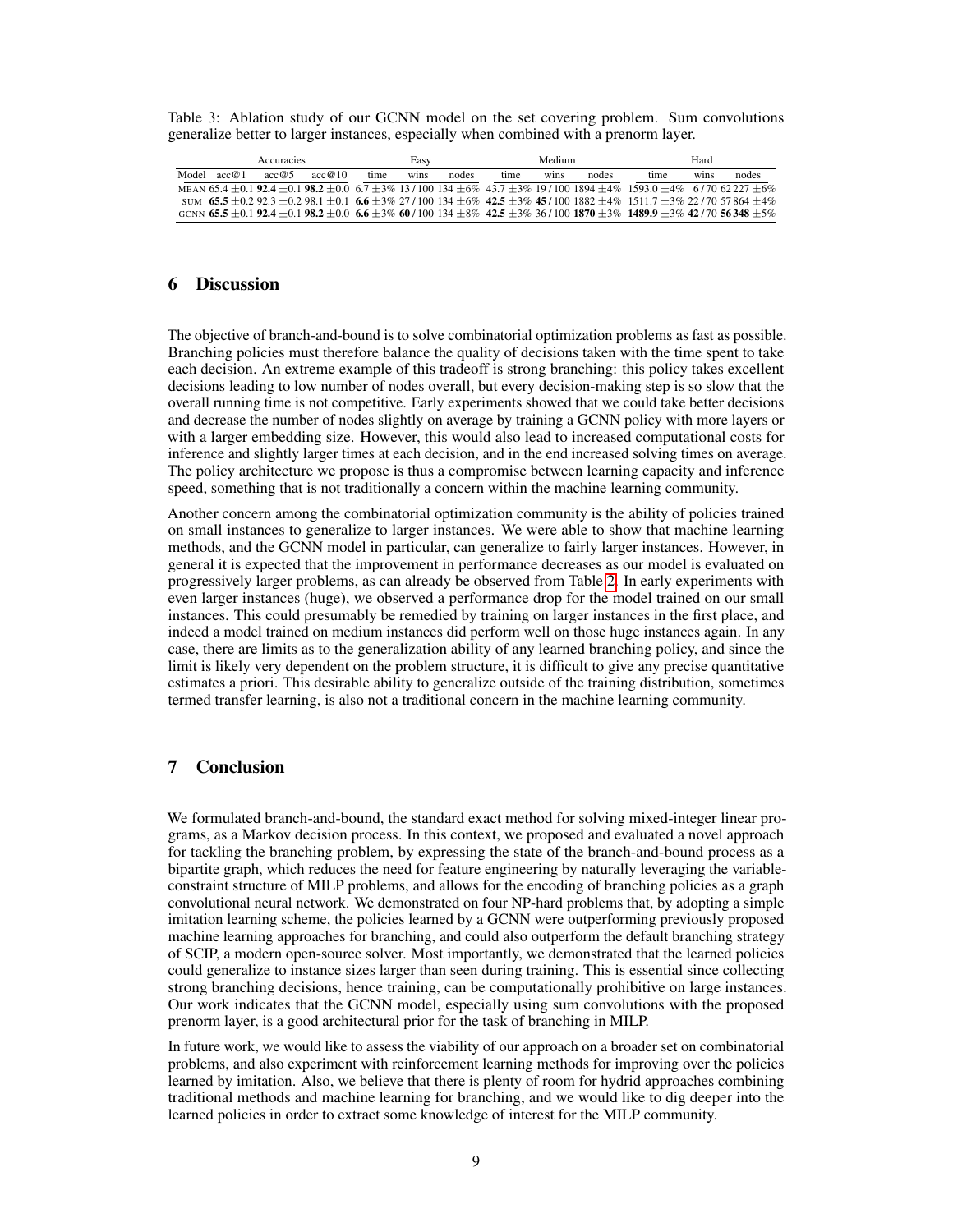## Acknowledgements

We would like to thank the anonymous reviewers whose contributions helped considerably improve the quality of this paper. We would also like to thank Ambros Gleixner and Benjamin Müller for enlightening discussions and technical help regarding SCIP, as well as Gonzalo Muñoz, Aleksandr Kazachkov and Giulia Zarpellon for insightful discussions on variable selection. Finally, we thank Jason Jo, Meng Qu and Mike Pieper for their helpful comments on the structure of the paper.

This work was supported by the Canada First Research Excellence Fund (CFREF), IVADO, CIFAR, GERAD, and Canada Excellence Research Chairs (CERC).

## References

- [1] Tobias Achterberg and Timo Berthold. Hybrid branching. In *Integration of AI and OR Techniques in Constraint Programming for Combinatorial Optimization Problems*, 2009.
- [2] Tobias Achterberg and Roland Wunderling. Mixed integer programming: Analyzing 12 years of progress. *Facets of Combinatorial Optimization*, pages 449–481, 2013.
- [3] Tobias Achterberg, Thorsten Koch, and Alexander Martin. Branching rules revisited. *Operations Research Letters*, 33:42–54, 2005.
- [4] Alejandro M. Alvarez, Quentin Louveaux, and Louis Wehenkel. A machine learning-based approximation of strong branching. *INFORMS Journal on Computing*, 29:185–195, 2017.
- [5] David Applegate, Robert Bixby, Vašek Chvátal, and William Cook. Finding cuts in the TSP. Technical report, DIMACS, 1995.
- [6] Karl J. Åström. Optimal control of Markov processes with incomplete state information. *Journal of Mathematical Analysis and Applications*, 10:174–205, 1965.
- [7] Egon Balas and Andrew Ho. Set covering algorithms using cutting planes, heuristics, and subgradient optimization: a computational study. In *Combinatorial Optimization*, pages 37–60. Springer, 1980.
- [8] Maria-Florina Balcan, Travis Dick, Tuomas Sandholm, and Ellen Vitercik. Learning to branch. In *Proceedings of the International Conference on Machine Learning*, 2018.
- [9] Mislav Balunovic, Pavol Bielik, and Martin Vechev. Learning to solve SMT formulas. In *Advances in Neural Information Processing Systems 31*, pages 10338–10349, 2018.
- [10] Yoshua Bengio, Andrea Lodi, and Antoine Prouvost. Machine learning for combinatorial optimization: a methodological tour d'horizon. *arXiv:1811.06128*, 2018.
- [11] David Bergman, Andre A. Cire, Willem-Jan Van Hoeve, and John Hooker. *Decision diagrams for optimization*. Springer, 2016.
- [12] Joan Bruna, Wojciech Zaremba, Arthur Szlam, and Yann LeCun. Spectral networks and locally connected networks on graphs. In *Proceedings of the Second International Conference on Learning Representations*, 2014.
- [13] Christopher J. C. Burges. From RankNet to LambdaRank to LambdaMART: An Overview. Technical report, Microsoft Research, 2010.
- [14] Gerard Cornuejols, Ramaswami Sridharan, and Jean Michel Thizy. A comparison of heuristics and relaxations for the capacitated plant location problem. *European Journal of Operational Research*, 50:280 – 297, 1991.
- [15] Giovanni Di Liberto, Serdar Kadioglu, Kevin Leo, and Yuri Malitsky. Dash: Dynamic approach for switching heuristics. *European Journal of Operational Research*, 248:943–953, 2016.
- [16] David K. Duvenaud, Dougal Maclaurin, Jorge Aguilera-Iparraguirre, Rafael Bombarell, Timothy Hirzel, Alán Aspuru-Guzik, and Ryan P. Adams. Convolutional networks on graphs for learning molecular fingerprints. In *Advances in Neural Information Processing Systems 28*, pages 2224–2232, 2015.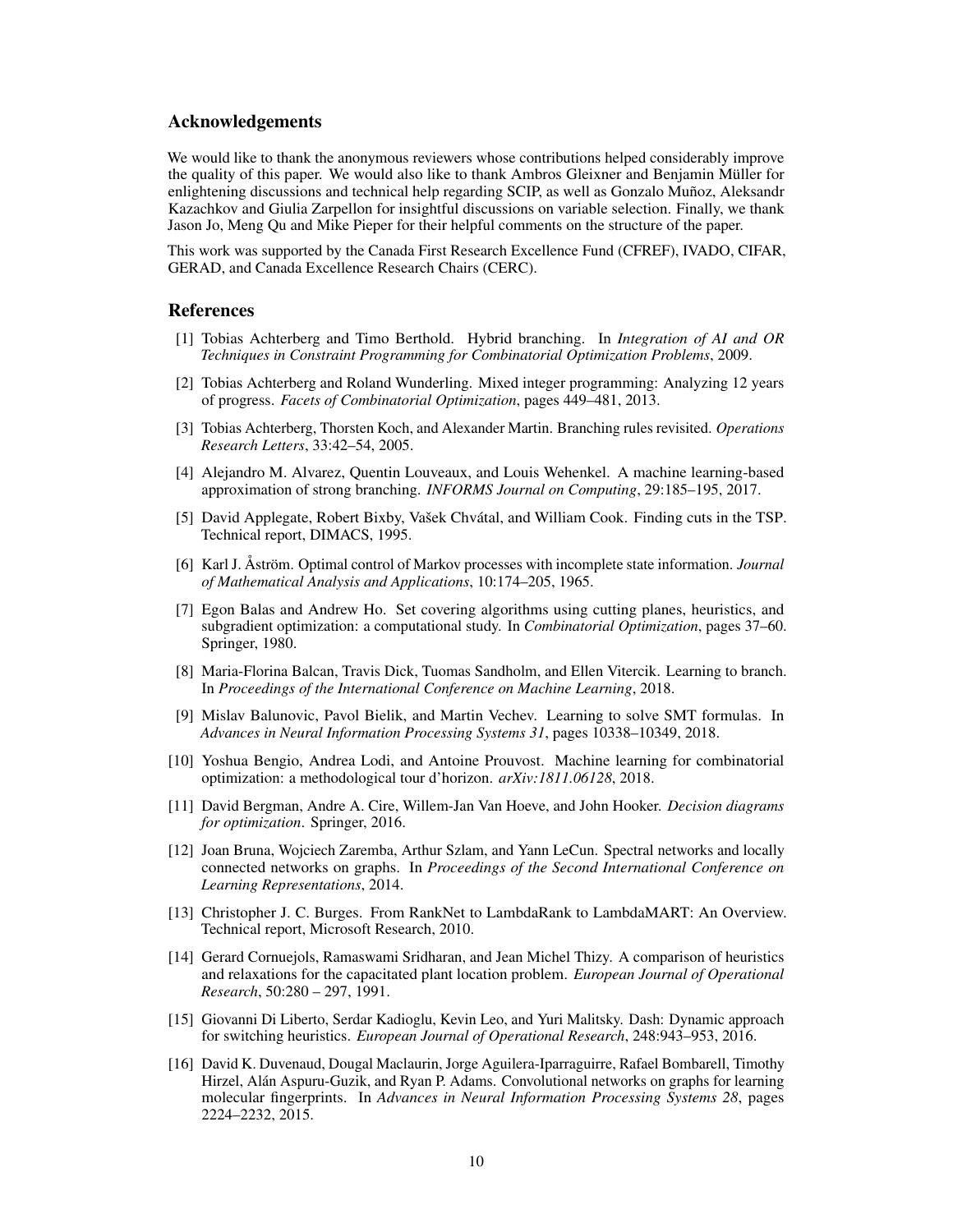- [17] Matteo Fischetti and Michele Monaci. Branching on nonchimerical fractionalities. *Operations Research Letters*, 40:159 – 164, 2012.
- [18] Pierre Geurts, Damien Ernst, and Louis Wehenkel. Extremely randomized trees. *Machine learning*, 63:3–42, 2006.
- [19] Justin Gilmer, Samuel S. Schoenholz, Patrick F. Riley, Oriol Vinyals, and George E. Dahl. Neural message passing for quantum chemistry. In *Proceedings of the Thirty-Fourth International Conference on Machine Learning*, pages 1263–1272, 2017.
- [20] Ambros Gleixner, Michael Bastubbe, Leon Eifler, Tristan Gally, Gerald Gamrath, Robert Lion Gottwald, Gregor Hendel, Christopher Hojny, Thorsten Koch, Marco E. Lübbecke, Stephen J. Maher, Matthias Miltenberger, Benjamin Müller, Marc E. Pfetsch, Christian Puchert, Daniel Rehfeldt, Franziska Schlösser, Christoph Schubert, Felipe Serrano, Yuji Shinano, Jan Merlin Viernickel, Matthias Walter, Fabian Wegscheider, Jonas T. Witt, and Jakob Witzig. The SCIP Optimization Suite 6.0. Zib-report, Zuse Institute Berlin, July 2018.
- [21] Ambros Gleixner, Gregor Hendel, Gerald Gamrath, Tobias Achterberg, Michael Bastubbe, Timo Berthold, Philipp Christophel, Kati Jarck, Thorsten Koch, Jeff Linderoth, Marco Lübbecke, Hans D. Mittelmann, Derya Ozyurt, Ted K. Ralphs, Domenico Salvagnin, and Yuji Shinano. MIPLIB 2017: Data-Driven Compilation of the 6th Mixed-Integer Programming Library. Technical report, Optimization Online, August 2019.
- [22] Xavier Glorot and Yoshua Bengio. Understanding the difficulty of training deep feedforward neural networks. In *Proceedings of the Thirteenth International Conference on Artificial Intelligence and Statistics*, pages 249–256, 2010.
- [23] Marco Gori, Gabriele Monfardini, and Franco Scarselli. A new model for learning in graph domains. In *Proceedings of the 2005 IEEE International Joint Conference on Neural Networks*, volume 2, pages 729–734, 2005.
- [24] Christoph Hansknecht, Imke Joormann, and Sebastian Stiller. Cuts, primal heuristics, and learning to branch for the time-dependent traveling salesman problem. arXiv:1805.01415, 2018.
- [25] He He, Hal III Daumé, and Jason Eisner. Learning to search in branch-and-bound algorithms. In *Advances in Neural Information Processing Systems 27*, pages 3293–3301, 2014.
- [26] Ronald A. Howard. *Dynamic Programming and Markov Processes*. MIT Press, Cambridge, MA, 1960.
- [27] Ahmed Hussein, Mohamed M. Gaber, Eyad Elyan, and Chrisina Jayne. Imitation learning: A survey of learning methods. *ACM Computing Surveys*, 50:21, 2017.
- [28] Thorsten Joachims. Optimizing search engines using clickthrough data. In *Proceedings of the Eighth ACM SIGKDD International Conference on Knowledge Discovery and Data Mining*, pages 133–142, 2002.
- [29] Fatma K. Karzan, George L. Nemhauser, and Martin W. P. Savelsbergh. Information-based branching schemes for binary linear mixed integer problems. *Mathematical Programming Computation*, 1:249–293, 2009.
- [30] Elias B. Khalil, Pierre Le Bodic, Le Song, George Nemhauser, and Bistra Dilkina. Learning to branch in mixed integer programming. In *Proceedings of the Thirtieth AAAI Conference on Artificial Intelligence*, pages 724–731, 2016.
- [31] Elias B. Khalil, Hanjun Dai, Yuyu Zhang, Bistra Dilkina, and Le Song. Learning combinatorial optimization algorithms over graphs. In *Advances in Neural Information Processing Systems 30*, pages 6348–6358, 2017.
- [32] Elias B. Khalil, Bistra Dilkina, George L. Nemhauser, Shabbir Ahmed, and Yufen Shao. Learning to run heuristics in tree search. In *Proceedings of the Twenty-Sixth International Joint Conference on Artificial Intelligence*, pages 659–666, 2017.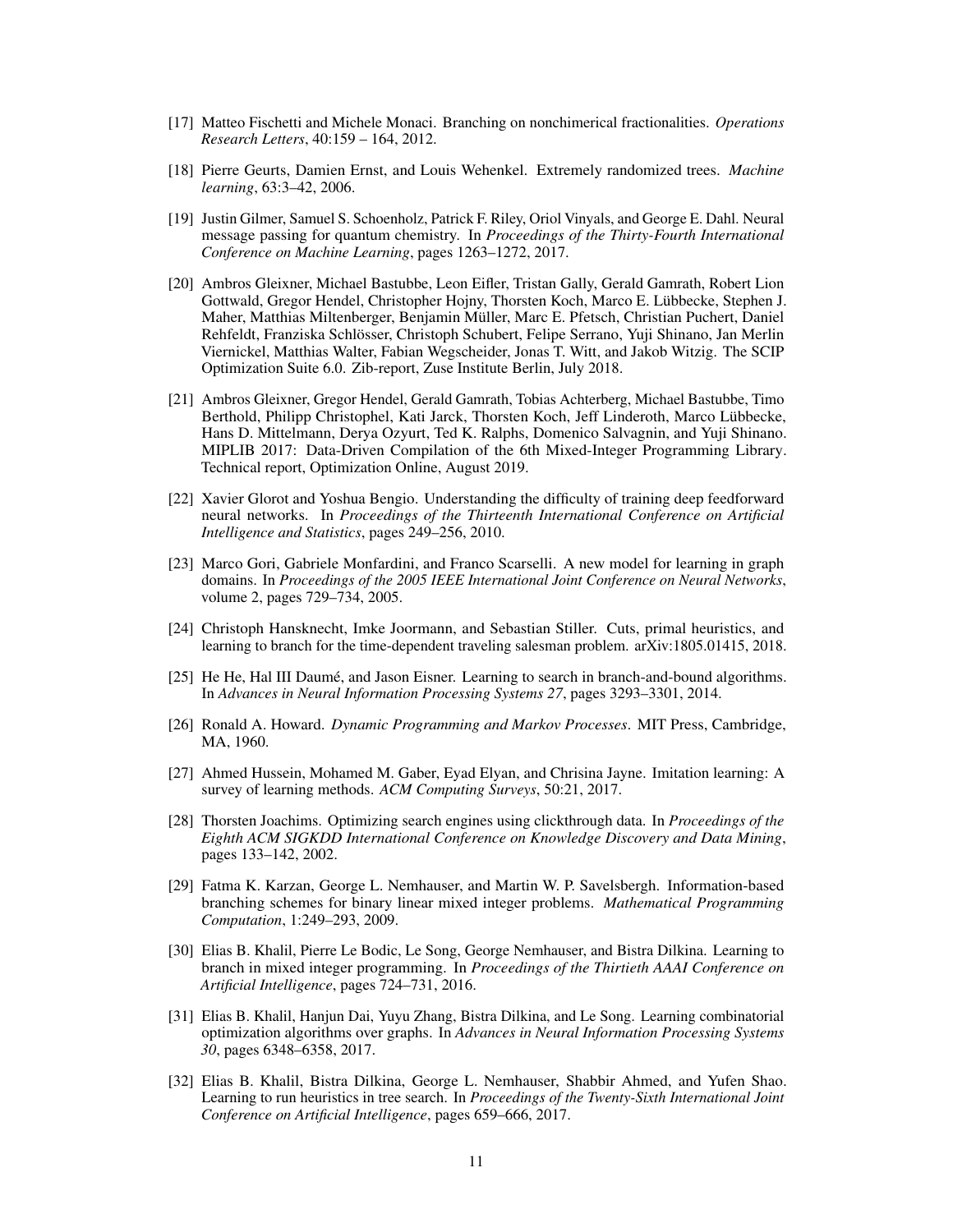- [33] Thomas N. Kipf and Max Welling. Semi-supervised classification with graph convolutional networks. In *Proceedings of the Fifth International Conference on Learning Representations*, 2017.
- [34] Alex Kulesza and Fernando Pereira. Structured learning with approximate inference. In *Advances in Neural Information Processing Systems 21*, pages 785–792, 2008.
- [35] Ailsa H. Land and Alison G. Doig. An automatic method of solving discrete programming problems. *Econometrica*, 28:497–520, 1960.
- [36] Gil Lederman, Markus N. Rabe, and Sanjit A. Seshia. Learning heuristics for automated reasoning through deep reinforcement learning. arXiv:1807.08058, 2018.
- [37] Kevin Leyton-Brown, Mark Pearson, and Yoav Shoham. Towards a universal test suite for combinatorial auction algorithms. In *Proceedings of the Second ACM Conference on Electronic Commerce*, pages 66–76, 2000.
- [38] Yujia Li, Daniel Tarlow, Marc Brockschmidt, and Richard S. Zemel. Gated graph sequence neural networks. In Yoshua Bengio and Yann LeCun, editors, *Proceedings of the Fourth International Conference on Learning Representations*, 2016.
- [39] Jia Hui Liang, Vijay Ganesh, Pascal Poupart, and Krzysztof Czarnecki. Learning rate based branching heuristic for SAT solvers. In *International Conference on Theory and Applications of Satisfiability Testing*, pages 123–140, 2016.
- [40] Jeff T. Linderoth and Martin W. P. Savelsbergh. A computational study of search strategies for mixed integer programming. *INFORMS Journal on Computing*, 11:173–187, 1999.
- [41] Andrea Lodi and Giulia Zarpellon. On learning and branching: a survey. *TOP*, 25:207–236, 2017.
- [42] Vangelis T. Paschos, editor. *Applications of Combinatorial Optimization*. Mathematics and Statistics. Wiley-ISTE, second edition, 2014.
- [43] Jagat Patel and John W. Chinneck. Active-constraint variable ordering for faster feasibility of mixed integer linear programs. *Mathematical Programming*, 110:445–474, 2007.
- [44] Yves Pochet and Laurence A. Wolsey. *Production planning by mixed integer programming*. Springer Science and Business Media, 2006.
- [45] Dean A. Pomerleau. Efficient training of artificial neural networks for autonomous navigation. *Neural Computation*, 3:88–97, 1991.
- [46] Franco Scarselli, Marco Gori, Ah C. Tsoi, Markus Hagenbuchner, and Gabriele Monfardini. The graph neural network model. *IEEE Trans. Neural Networks*, 20(1):61–80, 2009.
- [47] Daniel Selsam, Matthew Lamm, Benedikt Bünz, Percy Liang, Leonardo de Moura, and David L. Dill. Learning a sat solver from single-bit supervision. In *Proceedings of the Seventh International Conference on Learning Representations*, 2019.
- [48] Jialin Song, Ravi Lanka, Albert Zhao, Yisong Yue, and Masahiro Ono. Learning to search via retrospective imitation. arXiv:1804.00846, 2018.
- [49] Vivek G. K. Srikumar and Dan Roth. On amortizing inference cost for structured prediction. In *Proceedings of the 2012 Joint Conference on Empirical Methods in Natural Language Processing and Computational Natural Language Learning*, pages 1114–1124, 2012.
- [50] Richard S. Sutton and Andrew G. Barto. *Reinforcement Learning: An Introduction*. MIT Press, second edition, 2018.
- [51] Martin J. Wainwright, Tommi S. Jaakkola, and Alan S. Willsky. MAP estimation via agreement on trees: message-passing and linear programming. *IEEE Transactions on Information Theory*, 51:3697–3717, 2005.
- [52] Laurence A. Wolsey. *Integer Programming*. Wiley-Blackwell, 1988.